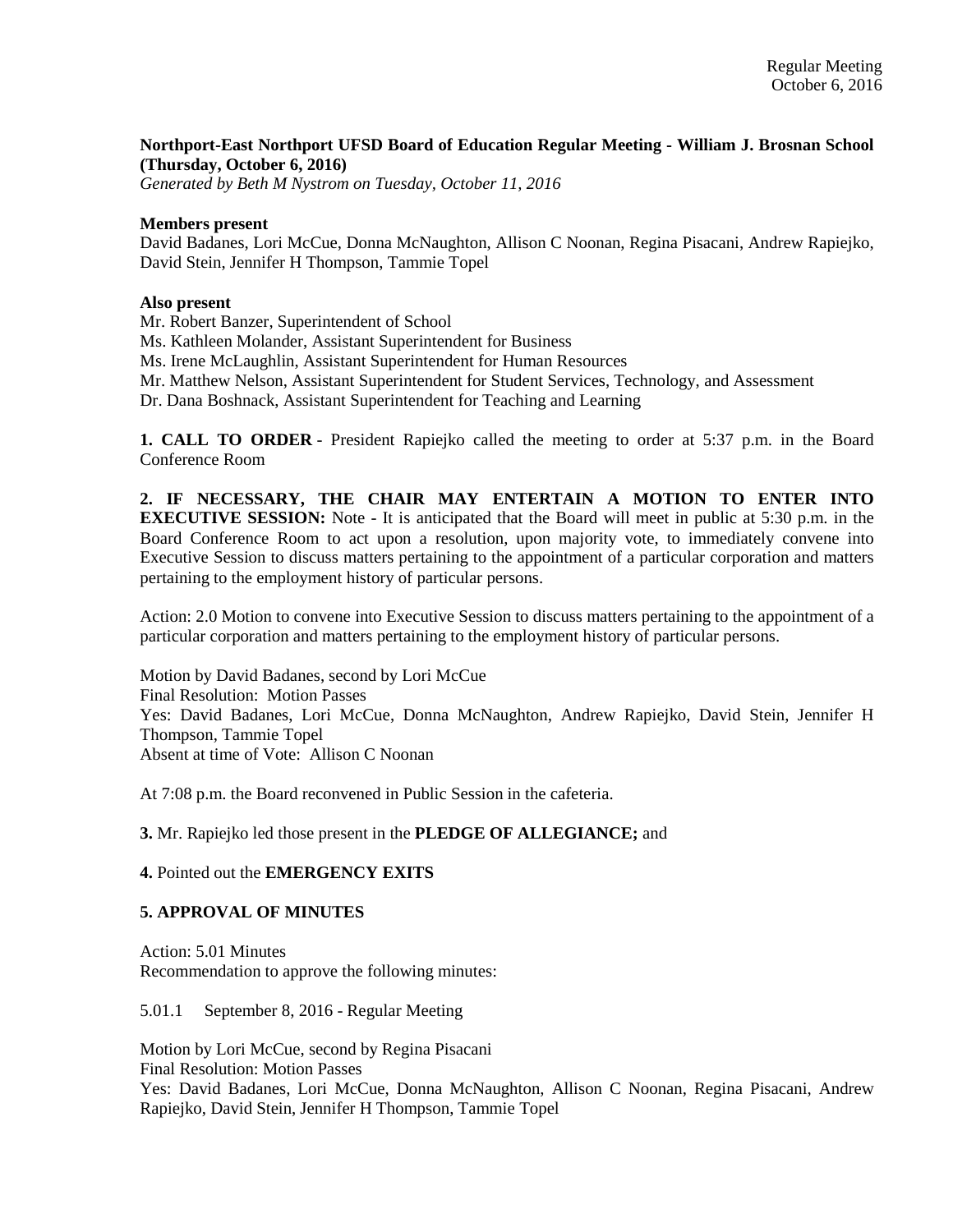# **6. STUDENT AND STAFF RECOGNITION/ANNOUNCEMENTS FROM THE SUPERINTENDENT OF SCHOOLS**

Presentations: 6.01 Student Representative Report - Elaina Elkins (Grade 10) and Zachary Melchione (Grade 12)

Northport High School students Elaina Elkins and Zachary Melchione reported on the happenings at the high school. The general assembly of the Northport Student Union held a meeting on September 26th where a delegate from each high school club discussed the activities of their respective club. The Northport Student Union attended a lead conference in November, is running concessions at the football games, and future activities include a ski trip and class elections. A Midwinter Night's Dream had several students intern at Johns Hopkins. The pep rally was held and the students welcomed back Mikey Brannigan after his gold medal win in the Paralympics in Rio. The National Honor Society is hosting a blood drive. Gender sexuality alliance national coming out day is October 11th. A number of clubs are participating in activities to raise awareness and funds for breast cancer research. The marching band attended Cow Harbor Day, performed at Citifield and the Newsday Marching Band Festival will be held on October 20th. The Northport Student Union has an app to contact advisors and other students regarding activities, text 81010 to npt nsu. The Port Press has a twitter account nhs\_port\_press.

Information: 6.02 For Information: Upcoming Meetings

President Rapiejko reviewed the upcoming meetings scheduled for October 19th, November 3rd and November 17th.

**7. COMMUNICATIONS** - Please Note: This is the opportunity for persons who had written letters to the Board to speak to the Board regarding the issues raised in their communications. Speakers are asked to keep their comments brief, and to speak for no longer than 5 minutes.

Discussion: 7.01 Communications to the Board

There were no communications to the Board requiring Board action.

**8. PUBLIC COMMENT/PARTICIPATION** - Please Note: Community members are invited to share their questions, comments, or concerns with the School Board. When speaking, citizens should state their name and address for the record and limit their presentation to 5 minutes. Where possible, the Board will answer factual questions immediately. A written response may be provided when information is not available. If a response would involve discussion of Board Policy or decisions which might be of interest to citizens not present at the meeting, the Board may place the item on a future meeting agenda.

There was no public comment/participation.

### **9. SPECIAL REPORTS**

Presentations: 9.01 Annual Report of the Independent Auditor, prepared by Cullen & Danowski, LLP, for the year ended June 30, 2016 - Mr. Peter Rodriguez presenting

Mr. Rodriguez stated that his firm audited the financial statements of the Northport-East Northport Union Free School District for the year ended June 30, 2016. Management's responsibility is for the preparation and fair presentation of the financial statements in accordance with accounting principles generally accepted including the design, implementation, and maintenance of internal controls. The Auditor's responsibility is to express an opinion on the financial statements based on the audit conducted in accordance with generally accepted auditing standards and the standards applicable to financial audits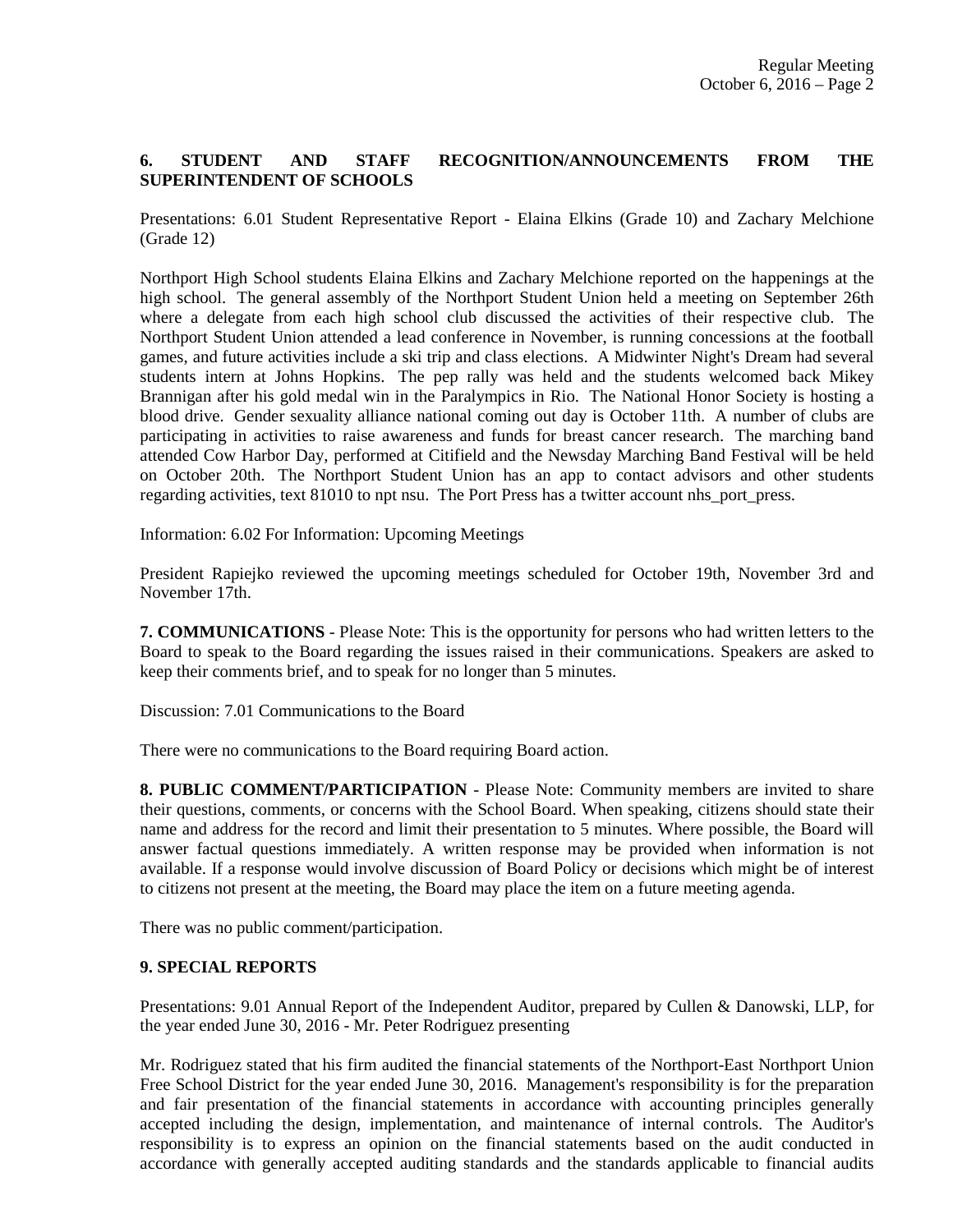contained in the Government Auditing Standards, issued by the Comptroller General of the United States. Mr. Rodriguez stated that they gather enough evidence to express an opinion. Mr. Rodriguez stated that the District's financial statements for the year ended June 30, 2016 received an unmodified opinion, free of material misstatements. Mr. Rodriguez stated that his firm performed a single audit on federal grants and also expressed an unmodified opinion with no instances of noncompliance with grants, laws and regulations. The District's Extraclassroom Activity Fund received one recommendation in the area of yearend inventory in the school lunch fund.

Mr. Rodriguez stated that the report is due to the New York State Education Department and the Comptroller's Office by October 15th and is submitted electronically. The Corrective Action Plans are due 90 days from the date the report is accepted by the Board of Education.

Trustee McCue, Audit Committee Chairperson, stated that the Audit Committee, at their September 28th meeting, recommended that the Board accept the report.

### **10. SUPERINTENDENT'S REPORT, GENERAL - FOR BOARD ACTION**

Action: 10.01 Personnel Actions Report

Recommendation to approve the Personnel Actions Report, including the Addendum Personnel Actions Report

Trustee Badanes suggested that the Board consider eliminating one assistant principal position at the high school with the resignation of Mr. McKeon. Mr. Badanes stated that enrollment is going down and believed that the existing assistant principals could handle the increased work load.

There was a brief discussion on continuity, the demands of students and teachers, parents and support staff. Mr. Banzer stated that the expectations of the high school administrative team is vastly different from years ago. President Rapiejko stated that this concern should be talked about during budget season.

Motion by Jennifer H Thompson, second by David Badanes Final Resolution: Motion Passes Yes: Lori McCue, Donna McNaughton, Allison C Noonan, Regina Pisacani, Andrew Rapiejko, David Stein, Tammie Topel No: David Badanes Abstain: Jennifer H Thompson

Action: 10.02 Schedule J - Committee on Special Education Recommendation to approve Schedule J - Committee on Special Education

Motion by Lori McCue, second by Donna McNaughton Final Resolution: Motion Passes Yes: David Badanes, Lori McCue, Donna McNaughton, Allison C Noonan, Regina Pisacani, Andrew Rapiejko, David Stein, Jennifer H Thompson, Tammie Topel

Action: 10.03 Annual Report of the Independent Auditors Recommendation to accept the Annual Report of the Independent Auditor, prepared by Cullen & Danowski, LLP, for the year ended June 30, 2016

Motion by Lori McCue, second by Donna McNaughton Final Resolution: Motion Passes Yes: David Badanes, Lori McCue, Donna McNaughton, Allison C Noonan, Regina Pisacani, Andrew Rapiejko, David Stein, Jennifer H Thompson, Tammie Topel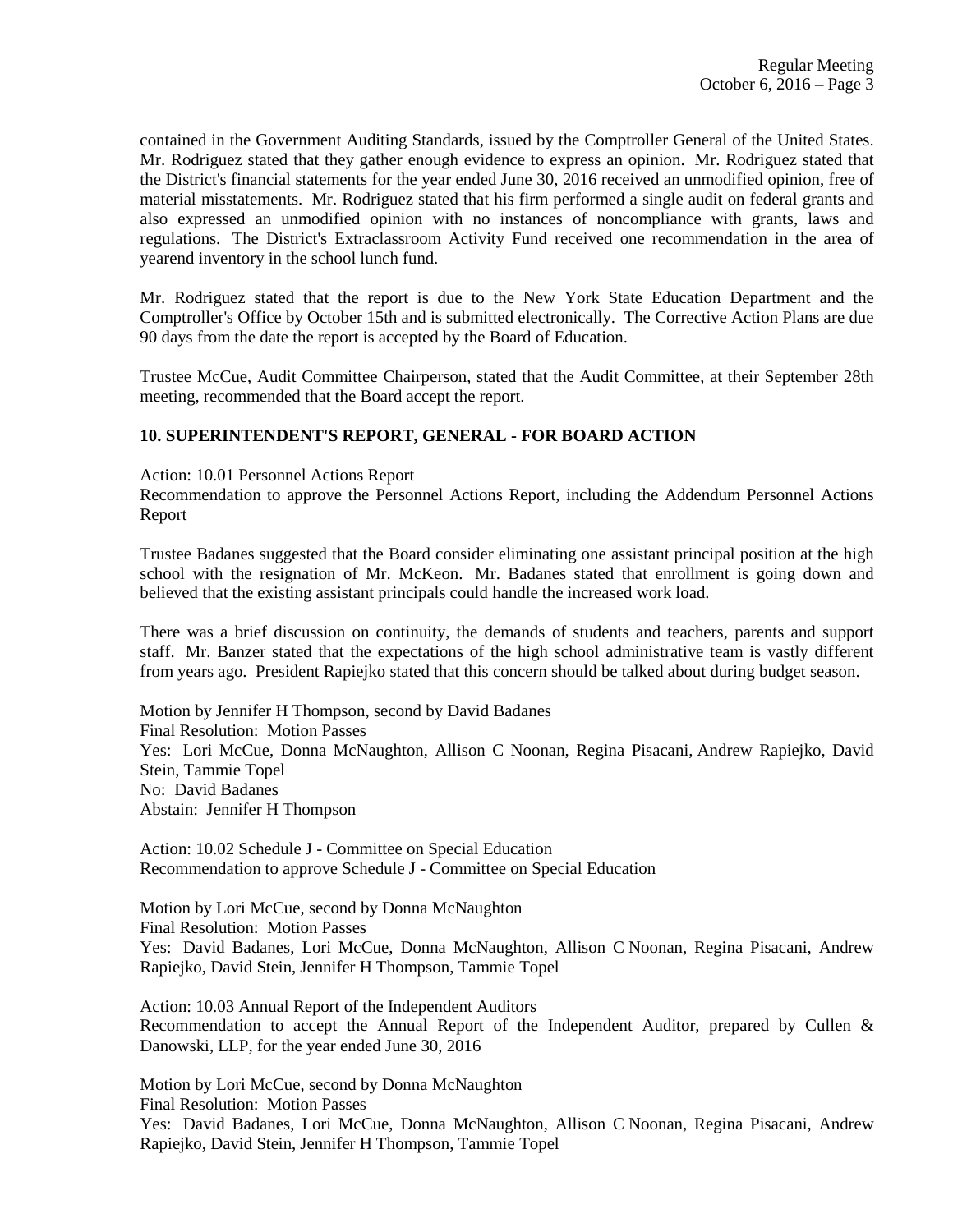# **11. SUPERINTENDENT'S REPORT, FINANCIAL - FOR BOARD ACTION**

Action: 11.01 John W. Engeman Theater at Northport

Recommendation to approve two Agreements between the John W. Engeman Theater at Northport and the Northport-East Northport Union Free School District (PR61755483 and PR61755542 - NMS)

Motion by Donna McNaughton, second by Jennifer H Thompson Final Resolution: Motion Passes Yes: David Badanes, Lori McCue, Donna McNaughton, Allison C Noonan, Regina Pisacani, Andrew Rapiejko, David Stein, Jennifer H Thompson, Tammie Topel

Action: 11.02 Cathy Frey

Recommendation to approve a Supplementary Education Services Agreement between the Northport-East Northport Union Free School District and Cathy Frey for a Social Studies Presentation, in an amount not to exceed \$500 (NHS)

Motion by Donna McNaughton, second by Jennifer H Thompson Final Resolution: Motion Passes Yes: David Badanes, Lori McCue, Donna McNaughton, Allison C Noonan, Regina Pisacani, Andrew Rapiejko, David Stein, Jennifer H Thompson, Tammie Topel

Action: 11.03 Iron Mountain Information Management LLC

Recommendation to approve a Supplementary Education Services Agreement between the Northport-East Northport Union Free School District and Iron Mountain Information Management, LLC for Records Management Services in the amount of \$7,000 (HR)

Motion by Donna McNaughton, second by Jennifer H Thompson

Final Resolution: Motion Passes

Yes: David Badanes, Lori McCue, Donna McNaughton, Allison C Noonan, Regina Pisacani, Andrew Rapiejko, David Stein, Jennifer H Thompson, Tammie Topel

Action: 11.04 Long Island Developmental Consulting Inc

Recommendation to approve a 2016-2017 Agreement between the Northport-East Northport Union Free School District and Long Island Developmental Consulting, Inc. (Spec. Ed.)

Motion by Donna McNaughton, second by Jennifer H Thompson Final Resolution: Motion Passes

Yes: David Badanes, Lori McCue, Donna McNaughton, Allison C Noonan, Regina Pisacani, Andrew Rapiejko, David Stein, Jennifer H Thompson, Tammie Topel

Action: 11.05 Huntington YMCA

Recommendation to approve an Agreement between the Huntington YMCA, a branch of YMCA of Long Island, and the Northport-East Northport Union Free School District for the use of the Norton Pool for practices

Motion by Donna McNaughton, second by Jennifer H Thompson Final Resolution: Motion Passes Yes: David Badanes, Lori McCue, Donna McNaughton, Allison C Noonan, Regina Pisacani, Andrew Rapiejko, David Stein, Jennifer H Thompson, Tammie Topel

Action: 11.06 Donation NMS Great South Bay Trip (Transportation) Recommendation to approve the following resolution: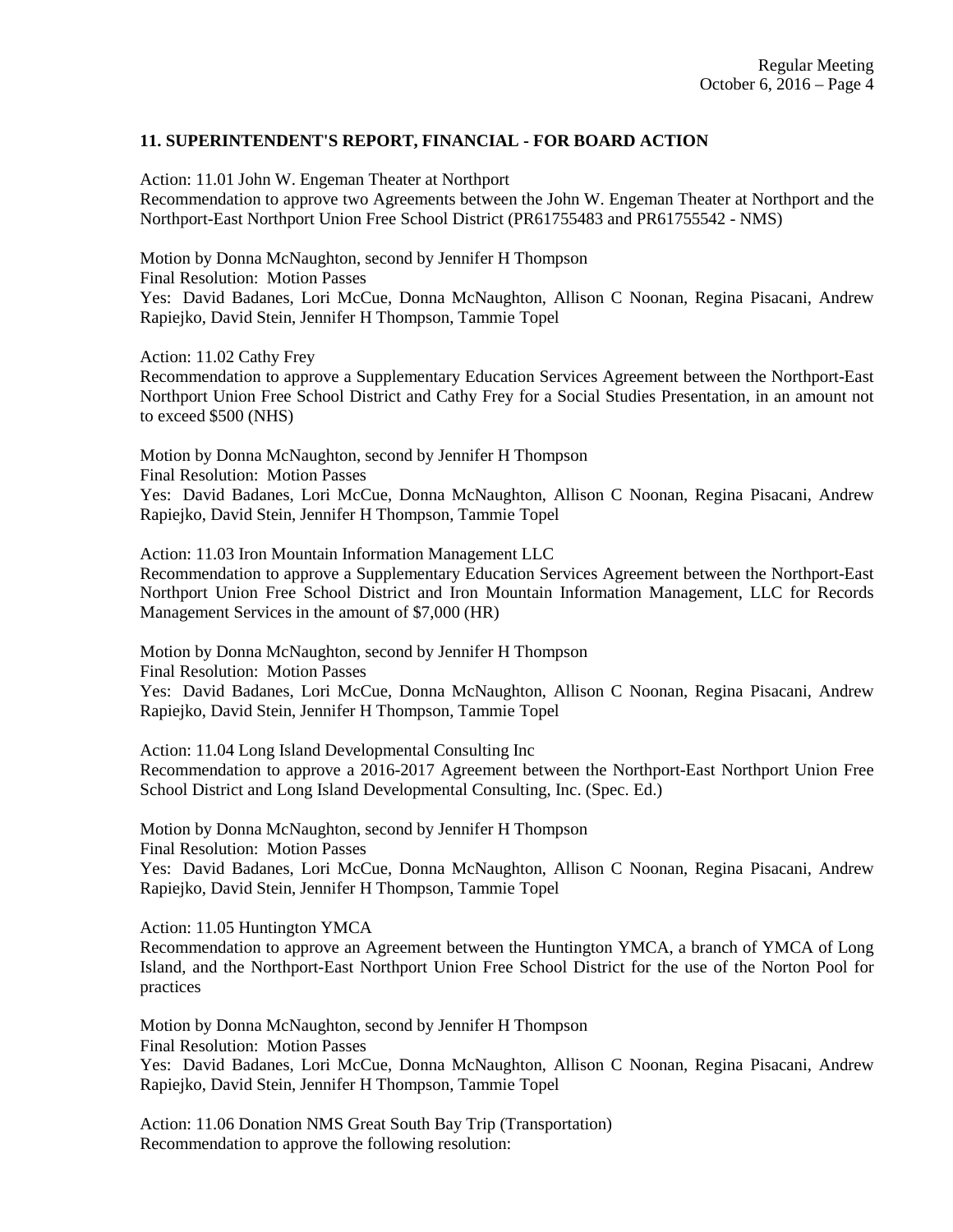"BE IT RESOLVED, that the Board of Education hereby gratefully accepts a donation of \$4,646.04 from the Northport Middle School Student Activity Account, for the purpose of transportation for students attending the Western Suffolk BOCES Great South Bay Investigation field trip on September 12, 13 and 14, 2016 and increase the 2016-2017 budget code A5540.4161.23.2902 by \$4,646.04 for this purpose.

BE IT RESOLVED, that the Board of Education hereby approves an increase in the revenue code A2705 of the 2016-2017 budget by \$4,646.04 with the understanding that this increase in revenue is the result of donations from the Northport Middle School Student Activity Account."

Motion by Donna McNaughton, second by Jennifer H Thompson Final Resolution: Motion Passes

Yes: David Badanes, Lori McCue, Donna McNaughton, Allison C Noonan, Regina Pisacani, Andrew Rapiejko, David Stein, Jennifer H Thompson, Tammie Topel

Action: 11.07 Donation NMS Great South Bay Trip Recommendation to approve the following resolution:

"BE IT RESOLVED, that the Board of Education hereby gratefully accepts a donation of \$7,382 from the Northport Middle School Student Activity Account, for the purpose of students attending the Western Suffolk BOCES Great South Bay Investigation field trip on September 12, 13 and 14, 2016 and increase the 2016-2017 budget code A2060.4900.00.2804 by \$7,382 for this purpose.

BE IT RESOLVED, that the Board of Education hereby approves an increase in the revenue code A2705 of the 2016-2017 budget by \$7,382 with the understanding that this increase in revenue is the result of donations from the Northport Middle School Student Activity Account."

Motion by Donna McNaughton, second by Jennifer H Thompson

Final Resolution: Motion Passes

Yes: David Badanes, Lori McCue, Donna McNaughton, Allison C Noonan, Regina Pisacani, Andrew Rapiejko, David Stein, Jennifer H Thompson, Tammie Topel

Action: 11.08 Change Order

Recommendation to approve the following Change Order:

Change Order #1, SED No. 58-04-04-03-0-010-030, Northport High School, increase in the amount of \$3,125.00

Motion by Donna McNaughton, second by Jennifer H Thompson

Final Resolution: Motion Passes

Yes: David Badanes, Lori McCue, Donna McNaughton, Allison C Noonan, Regina Pisacani, Andrew Rapiejko, David Stein, Jennifer H Thompson, Tammie Topel

Action: 11.09 Appropriated Reserves, Budget Confirmation and Tax Levy Recommendation to approve the following resolutions regarding Appropriated Reserves, Confirm Budget and Set Tax Levy for 2016-2017:

"RESOLVED, that pursuant to voter approval on May 17, 20167 of Proposition No. 1, the 2016- 2017 Budget Appropriations shall be, Proposition 1 - Annual School District Budget \$161,380,883, Total Budget Appropriation \$161,380,883"

"RESOLVED, that pursuant to Section 1318, Subdivision 1, of the Real Property Tax Law, the District shall retain \$6,455,234 of its 2015-2016 total unassigned fund balance, said amount being 4.00%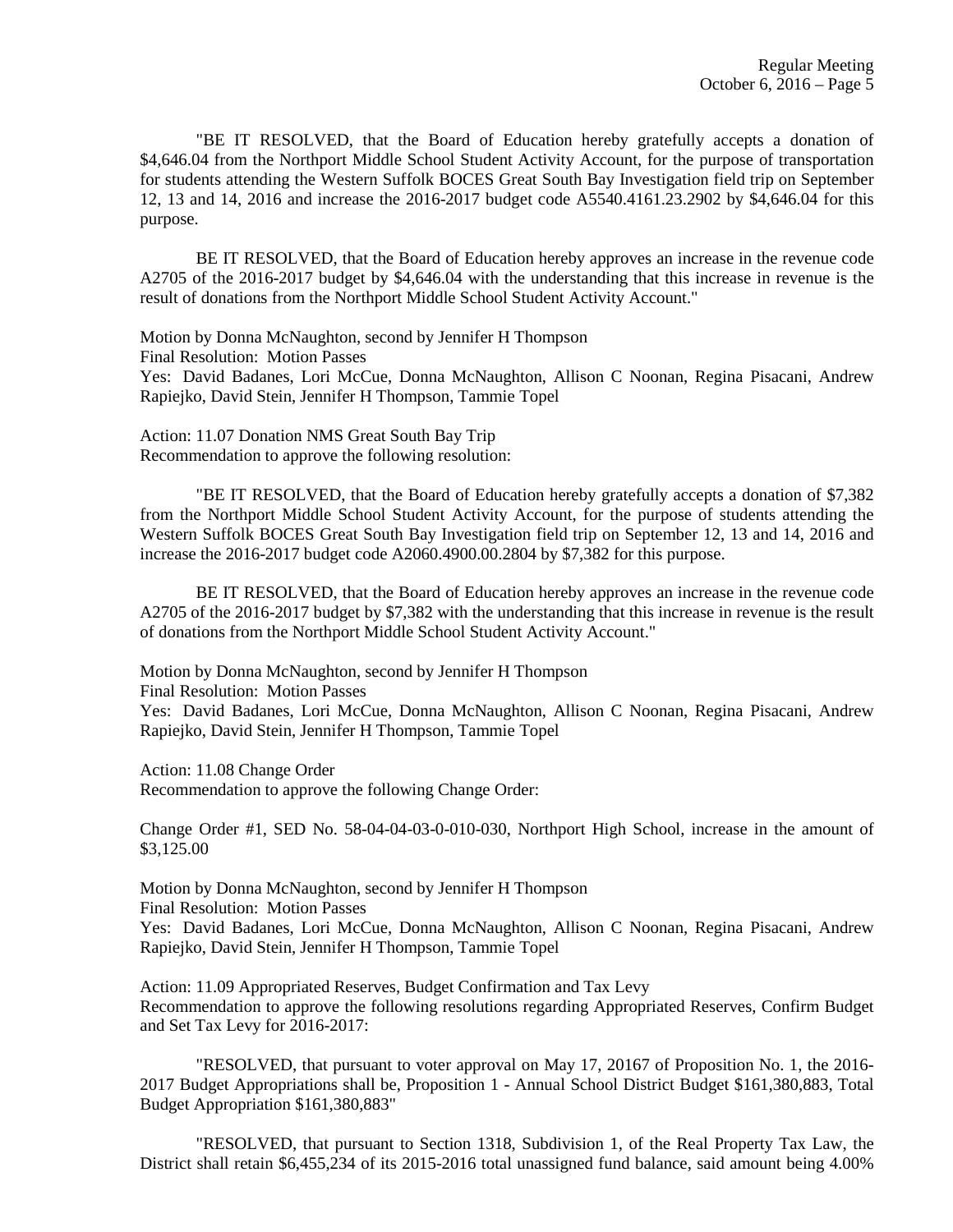of the voter approved budget and shall apply to the 2016-2017 tax levy the sum of \$2,577,000, the remainder of the 2015-2016 total unassigned fund balance."

"RESOLVED, that pursuant to Subdivision 12 of Section 1604 of the Education Law, the estimated receipts, including the application of the remaining unassigned fund balance as determined above and the required levy of taxes for school district purposes, be established as follows: Estimated Receipts - \$20,460,527, Tax Levy (includes estimated STAR reimbursement of \$9,500,000) - \$140,920,356"

"RESOLVED, that pursuant to 259 and Subdivision 5(a), Section 1804 of the Education Law, the following additional tax levy also be established: For the School District Library as requested by the Library Trustees - \$9,628,500"

"RESOLVED, that pursuant to Section 8 of the Suffolk County Tax Act and based upon the assessed valuation which has been certified to the District by the Town Assessor, the following computed tax rate per \$100 of assessed valuations be adopted and order certified to the Supervisor of the Town, together with the dollar amounts to be raised by the President of the Board: For Regular School Purposes (Amount to be Levied) \$140,920,356 (Estimated Tax Rate/\$100 AV) \$175.346; For School District Public Library (Amount to be Levied) \$9,628,500 (Estimated Tax Rate/\$100 AV) \$11.981"

Motion by Donna McNaughton, second by Jennifer H Thompson

Final Resolution: Motion Passes

Yes: David Badanes, Lori McCue, Donna McNaughton, Allison C Noonan, Regina Pisacani, Andrew Rapiejko, David Stein, Jennifer H Thompson, Tammie Topel

Action: 11.10 Claims Auditor's Report for Warrants and Schedule of Claims Recommendation to approve the Claim's Auditors Report for Warrants and Schedule of Claims for payments dated:

August 5, 2016 (Payroll Trust & Agency Warrant), August 12, 2016 (Payroll Trust & Agency Warrant), August 15, 2016 (Accounts Payable Warrant), August 26, 2016 (Payroll Trust & Agency Warrant), August 31, 2016 (Accounts Payable Warrant), August 2016 (Claims Audit Report)

Motion by Donna McNaughton, second by Jennifer H Thompson Final Resolution: Motion Passes

Yes: David Badanes, Lori McCue, Donna McNaughton, Allison C Noonan, Regina Pisacani, Andrew Rapiejko, David Stein, Jennifer H Thompson, Tammie Topel

Action: 11.11 Treasurer's Report and Monthly Summary of Receipts and Disbursements Recommendation to approve the Treasurer's Report and Monthly Summary of Receipts and Disbursements

11.11.1 Treasurer's Report for the period July 1, 2016 - July 31, 2016

11.11.2 Monthly Summary of Receipts and Disbursements for July 2016

Motion by Donna McNaughton, second by Jennifer H Thompson

Final Resolution: Motion Passes

Yes: David Badanes, Lori McCue, Donna McNaughton, Allison C Noonan, Regina Pisacani, Andrew Rapiejko, David Stein, Jennifer H Thompson, Tammie Topel

Action: 11.12 Schedule of Investments Recommendation to approve the Schedule of Investments as of July 31, 2016

Motion by Donna McNaughton, second by Jennifer H Thompson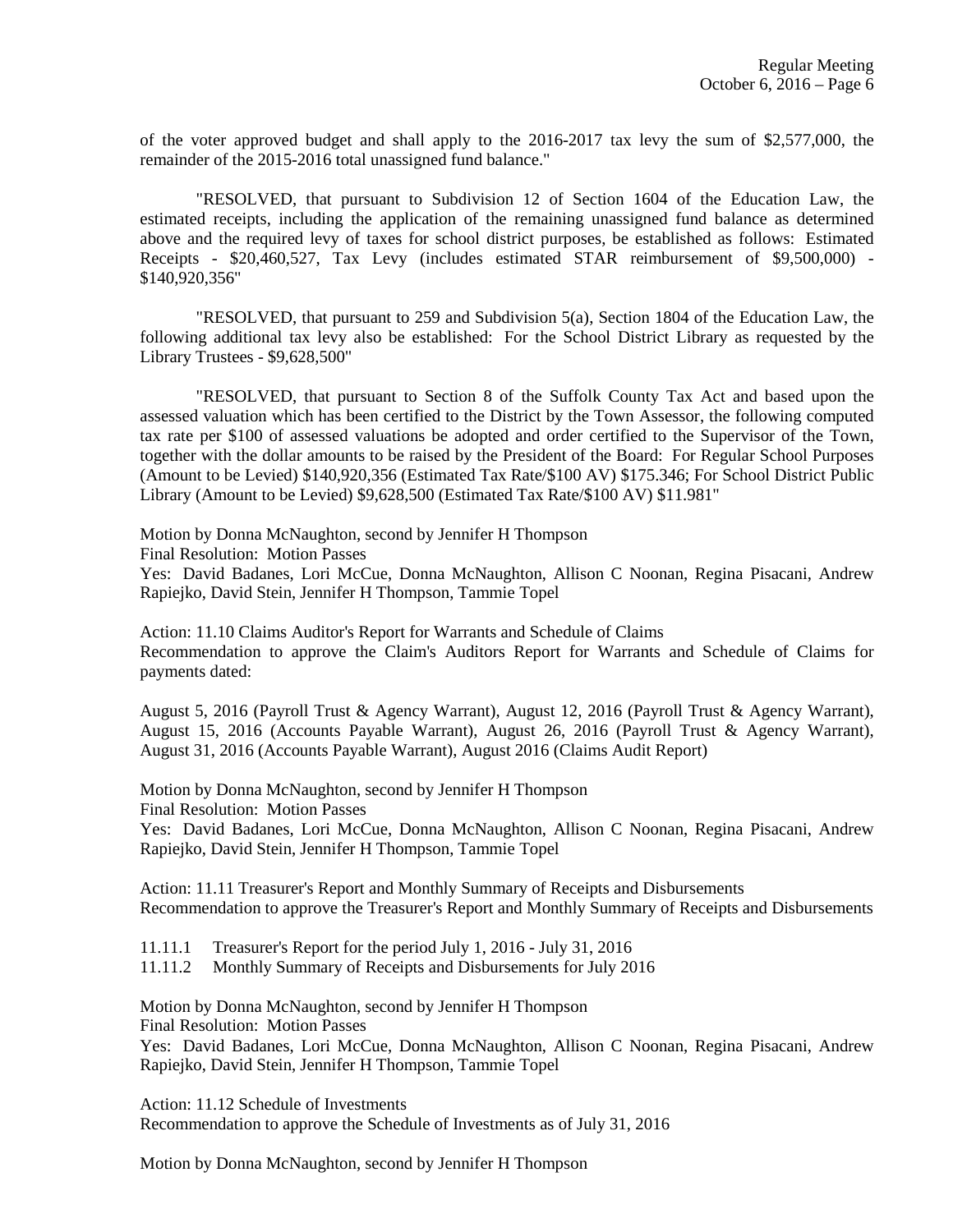Final Resolution: Motion Passes

Yes: David Badanes, Lori McCue, Donna McNaughton, Allison C Noonan, Regina Pisacani, Andrew Rapiejko, David Stein, Jennifer H Thompson, Tammie Topel

Action: 11.13 Collateral Schedule Recommendation to approve the Collateral Schedule as of July 31, 2016

Motion by Donna McNaughton, second by Jennifer H Thompson Final Resolution: Motion Passes Yes: David Badanes, Lori McCue, Donna McNaughton, Allison C Noonan, Regina Pisacani, Andrew Rapiejko, David Stein, Jennifer H Thompson, Tammie Topel

Action: 11.14 Bank Reconciliation Recommendation to approve the Bank Reconciliation Report for the Month Ended July 31, 2016

Motion by Donna McNaughton, second by Jennifer H Thompson Final Resolution: Motion Passes Yes: David Badanes, Lori McCue, Donna McNaughton, Allison C Noonan, Regina Pisacani, Andrew Rapiejko, David Stein, Jennifer H Thompson, Tammie Topel

Action: 11.15 Monthly Revenue and Budget Status Report - School Lunch Fund Recommendation to approve the Monthly Revenue and Budget Status Report - School Lunch Fund for the Month Ending July 31, 2016

Motion by Donna McNaughton, second by Jennifer H Thompson Final Resolution: Motion Passes Yes: David Badanes, Lori McCue, Donna McNaughton, Allison C Noonan, Regina Pisacani, Andrew Rapiejko, David Stein, Jennifer H Thompson, Tammie Topel

Action: 11.16 Monthly Revenue and Budget Status Report - Special Aid Fund Recommendation to approve the Monthly Revenue and Budget Status Report - Special Aid Fund for the Month Ending July 31, 2016

Motion by Donna McNaughton, second by Jennifer H Thompson Final Resolution: Motion Passes Yes: David Badanes, Lori McCue, Donna McNaughton, Allison C Noonan, Regina Pisacani, Andrew Rapiejko, David Stein, Jennifer H Thompson, Tammie Topel

Action: 11.17 Monthly Revenue and Budget Status Report - General Fund Recommendation to approve the Monthly Revenue and Budget Status Report - General Fund for the Month Ending July 31, 2016

Motion by Donna McNaughton, second by Jennifer H Thompson Final Resolution: Motion Passes Yes: David Badanes, Lori McCue, Donna McNaughton, Allison C Noonan, Regina Pisacani, Andrew Rapiejko, David Stein, Jennifer H Thompson, Tammie Topel

Action: 11.18 Monthly Revenue and Budget Status Report - Capital Fund Recommendation to approve the Monthly Revenue and Budget Status Report - Capital Fund for the Month Ending July 31, 2016

Motion by Donna McNaughton, second by Jennifer H Thompson Final Resolution: Motion Passes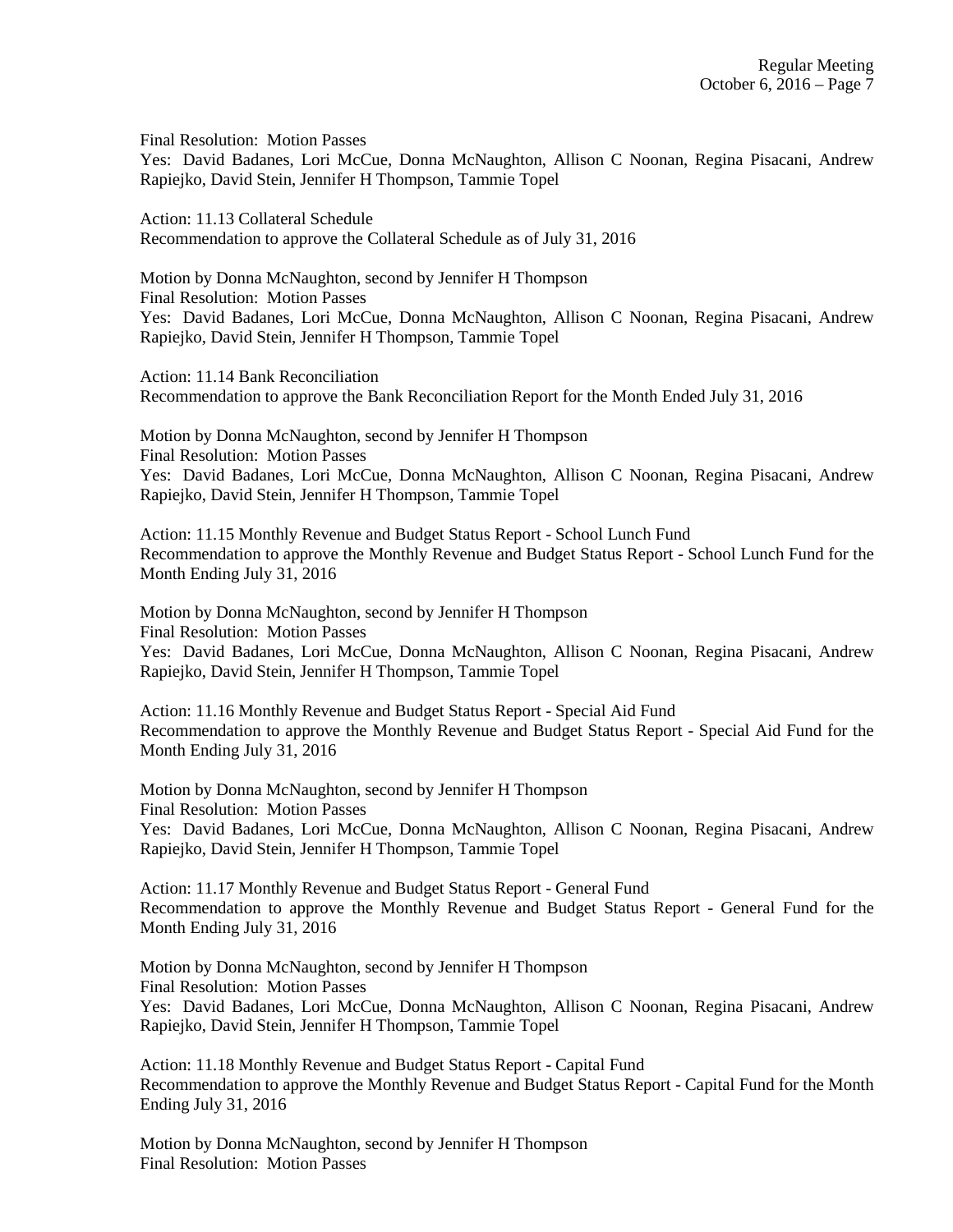Yes: David Badanes, Lori McCue, Donna McNaughton, Allison C Noonan, Regina Pisacani, Andrew Rapiejko, David Stein, Jennifer H Thompson, Tammie Topel

Action: 11.19 Quarterly Student Activity Account Reports Recommendation to approve the Quarterly Student Activity Account Reports:

- 11.19.1 Northport High School
- 11.19.2 East Northport Middle School
- 11.19.3 Northport Middle School

Motion by Donna McNaughton, second by Jennifer H Thompson Final Resolution: Motion Passes Yes: David Badanes, Lori McCue, Donna McNaughton, Allison C Noonan, Regina Pisacani, Andrew Rapiejko, David Stein, Jennifer H Thompson, Tammie Topel

Action: 11.20 Transfer of General Funds Recommendation to approve Transfer of General Fund Appropriations in the 2016-2017 fiscal year

Motion by Donna McNaughton, second by Jennifer H Thompson Final Resolution: Motion Passes Yes: David Badanes, Lori McCue, Donna McNaughton, Allison C Noonan, Regina Pisacani, Andrew Rapiejko, David Stein, Jennifer H Thompson, Tammie Topel

Action: 11.21 Transfer of Special Aid Fund Recommendation to approve Transfer of Special Aid Fund Appropriations in the 2016-2017 fiscal year

Motion by Donna McNaughton, second by Jennifer H Thompson Final Resolution: Motion Passes Yes: David Badanes, Lori McCue, Donna McNaughton, Allison C Noonan, Regina Pisacani, Andrew Rapiejko, David Stein, Jennifer H Thompson, Tammie Topel

Action: 11.22 Transfer of Capital Funds Recommendation to approve Transfer of Capital Fund Appropriations in the 2016-2017 fiscal year

Motion by Donna McNaughton, second by Jennifer H Thompson Final Resolution: Motion Passes Yes: David Badanes, Lori McCue, Donna McNaughton, Allison C Noonan, Regina Pisacani, Andrew Rapiejko, David Stein, Jennifer H Thompson, Tammie Topel

### **12. SUPERINTENDENT'S REPORT - FOR INFORMATION ONLY**

Information: 12.01 Schedule H - Use of Facilities

Information: 12.02 Budget Transfers for the period August 31, 2016 - September 29 , 2016 - As per Board Policy #6150 all transfers between salary codes up to \$25,000 and transfers between all other codes up to \$10,000 are to be reported to the Board of Education as an information item

### **13. UNFINISHED BUSINESS**

### **14. NEW BUSINESS**

Discussion: 14.01 Discussion of suggested revisions to the Policy #4710 Middle School and High School Reporting Policy - Recommended revisions (Trustee McNaughton)